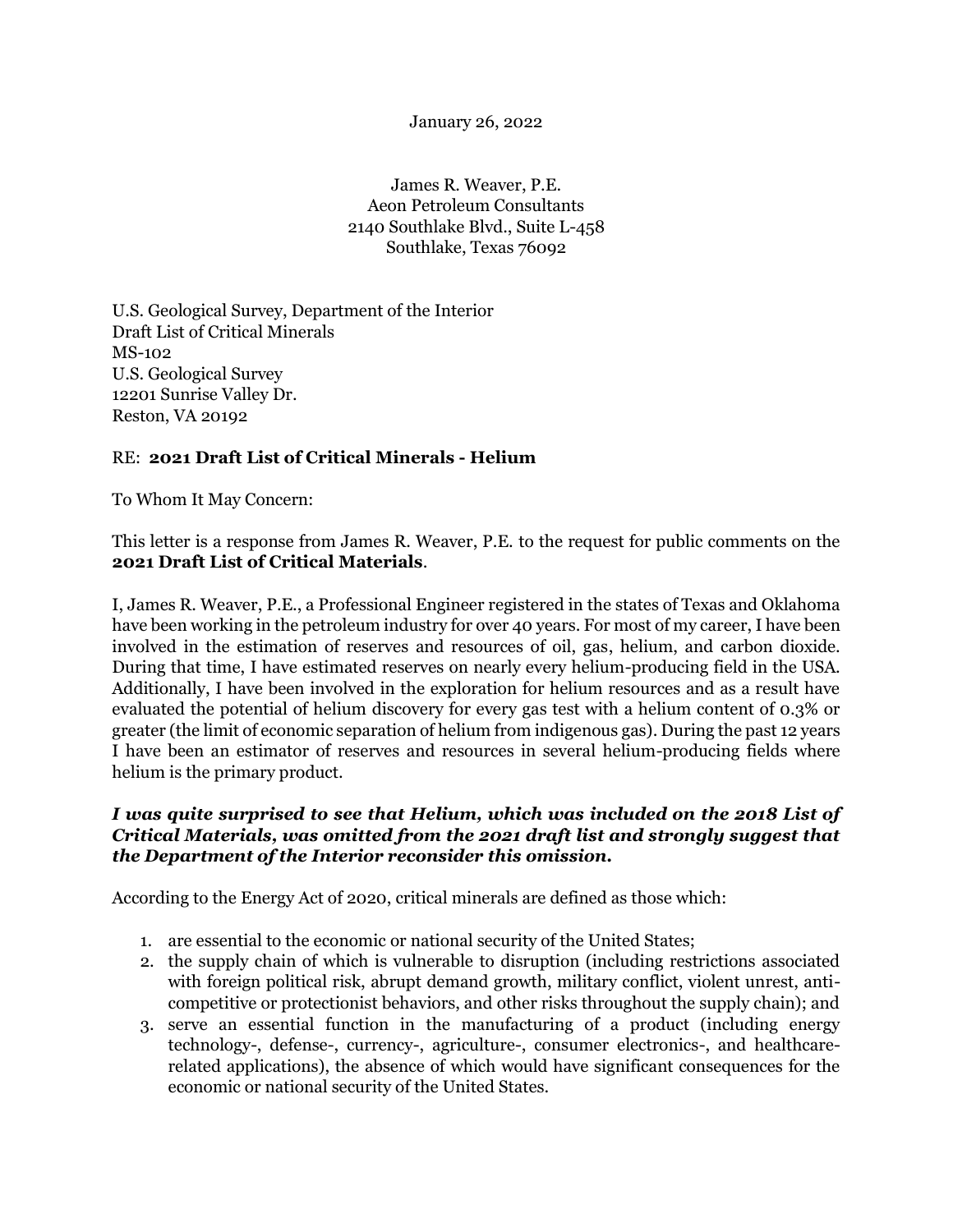It is quite clear to anyone familiar with the many important applications for helium that it meets the three criteria outlined above. I would highlight, however, that helium is critical to the semiconductor chip manufacturing process and the aerospace industry, which are the two fastest growing helium applications, as well as other important applications including MRI scanning, optical fiber manufacturing and nuclear power generation. Moreover, the helium supply chain has experienced three periods of prolonged shortage during the last 16 years, and has experienced disruption due to geopolitical events such as the Saudi-led embargo of Qatar between 2017 and 2021 and the current shipping bottlenecks related to the COVID pandemic.

While I do not find fault in the quantitative evaluation which determined that the U.S. is not currently dependent on helium from foreign sources and is actually a net exporter of helium, I am concerned that the gradual decline of U.S. production could lead to U.S. dependence on foreign sources of helium within a relatively short period of time. During my career, I have observed the U.S. share of global helium production decline from well over 90% in the early 1980's to less than 50% at present. By 2026, my estimate is that the U.S. share of world helium supply will decline to around 35%. By that time, supply from Qatar and Russia will account for  $25 - 30\%$  of world supply each, with Algeria providing an additional 8%. While Qatar is a U.S. ally, it is located in a part of the world that is subject to military risk and supply chain disruption, as evidenced by the Saudi-led embargo. Russia, which is just emerging as a major supplier as they bring their Amur Project into production, has shown a propensity to leverage energy supply for political gain and could do the same with helium. Algeria is a politically unstable country that could experience an upheaval at any time.

It should be noted that no new helium discoveries have been made in the 21st Century. In fact, all discoveries of helium being produced today were made as a result of exploring for oil and gas. Although exploration for helium is ongoing, the models used by most companies have not been successful in finding any new domestic sources of helium. At present, the three major heliumproducing areas in the USA are:

- Hugoton-Panhandle Fields
- Shute Creek Field
- Dineh-Bi-Keyah Field

The Hugoton-Panhandle Field is located in southwestern Kansas, and the Oklahoma and Texas panhandles. These fields have been producing for over 70 years and are declining between 5% and 7% per year. Many areas of these fields are producing on vacuum, which means the pressure in the reservoirs are so low that the compressors are acting as vacuum cleaners and sucking the gas from the reservoirs. This is the final stage of production and also quite expensive. It won't be long before most of these wells are at the end of their lives.

The Shute Creek Field is located in Sublette County, Wyoming. The production from the field is fairly flat as the reservoir is under a water drive. While a water drive reservoir is beneficial to an oil reservoir, it is not beneficial to a gas reservoir. This is because the water eventually invades the gas-saturated part of the reservoir and shuts off the production of gas. However, because water moves into that area of the reservoir to replace gas that has been produced, the production remains flat up to the time water begins to be produced. The main constituent of the gas at Shute Creek is carbon dioxide at approximately 88%. The helium content is about 0.7% and the remainder is natural gas. In recent years, it has been reported that some of the wells have begun